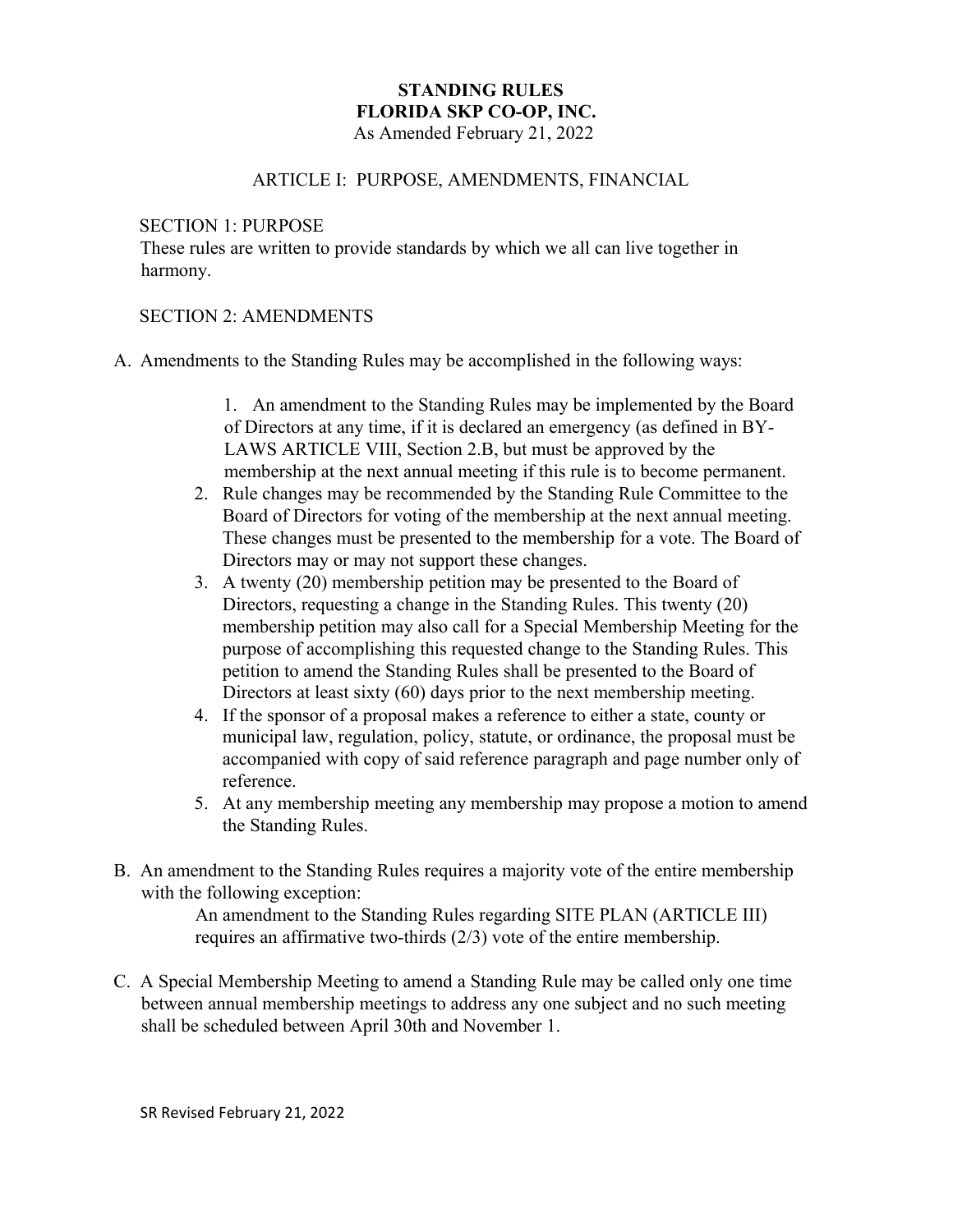- D. The Board of Directors, by an affirmative vote of five (5) members at any duly called meeting, may grant a request for a variance of The Standing Rules as follows:
	- 1. The request may be made by any member including a Board member.
	- 2. The request shall be made on a form and in a manner determined by the Board and shall state the section of the rules involved, the nature and extent of the variance requested, the special or extenuating circumstances justifying the variance, the expected or possible impacts (both positive and negative, if any) on members and the RESORT, and the time period for which the variance is requested.
	- 3. Variances under this section shall not be used as a substitute or additional remedy in matters of zoning or grievances where variance or appeals procedures already exist or in a manner that would sanction any violation of county or state law.
	- 4. No request for variance to Article I (Purpose, Amendments, Financial), Article II Section 4 (Fees and Assessments) and Section 5 (Disputes), Article III (Site Plan), Article IV Section 1 (Permits), and Section 2 (Sheds and Living areas Taxable as LA LIVING AREA/CLASS 3) shall be granted under the authority conveyed by this section.
	- 5. Any variance granted shall expire on the earlier of a date set by the Board or the date of the next meeting of the membership unless extended by an affirmative vote of the membership at said meeting. The variance is limited to a maximum of one extension.

# SECTION 3: FINANCIAL

To insure continuity in FLORIDA SKP RESORT affairs, all financial transactions and/or negotiations involving more than \$1,000.00 shall be conducted with more than one Director present. All financial transactions involving more than \$1,000.00, except payment of regularly recurring expenses covered by an approved budget, shall require a majority vote of the Board of Directors. After April 30, 2017, all transactions of \$1000.00 or less shall be authorized by a majority vote of the Board of Directors unless the Board of Directors has previously adopted a written set of policies and procedures establishing how such expenditures are authorized, controlled, reported, and reviewed.

# ARTICLE II - MEMBER RESPONSIBILITY

# SECTION 1: GUEST

A. Members are responsible for the actions of and any damages caused by their guests or by the persons visiting in their RVs. Use of our facilities shall be limited to Resort members, SKP members in residence, or guests of Resort members.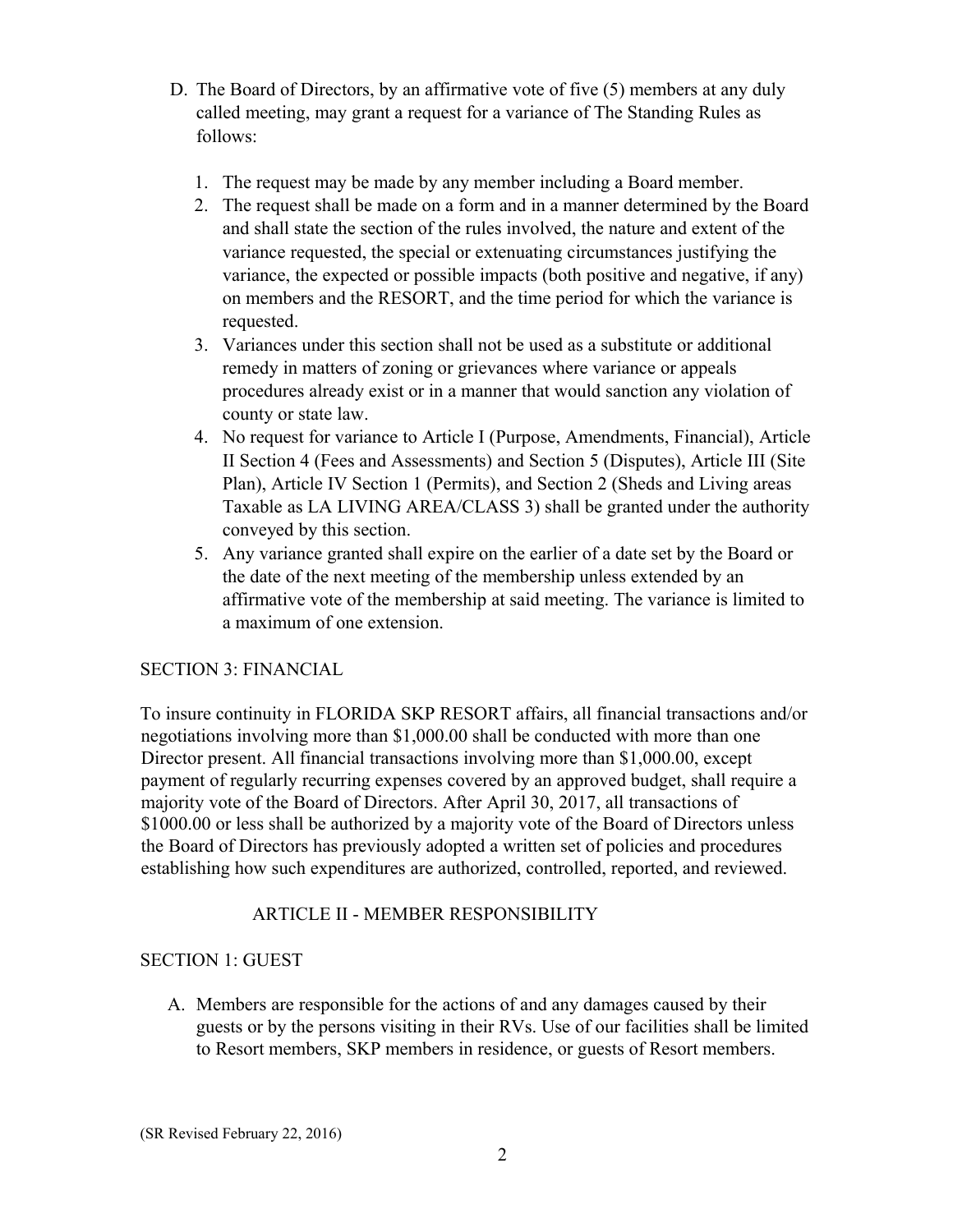- B. Resort members may have guests in their RVs, providing the Resort member is in residence. If the Resort member is not in residence, guests with written permission may stay in the Resort member's RV for a period not to exceed two (2) weeks.
	- 1. "Overnight guest(s)" means any non-member(s) staying overnight on any member's site other than a site in the rental pool.
	- 2. Overnight guests must be registered in the office by the member hosting the visit. The cumulative stays in the Resort of any individual overnight guest shall not exceed thirty (30) nights in any consecutive twelve (12) month period.
	- 3. The above thirty (30) night limit is waived if the overnight guest is in, or could legally be in, a marriage or a similar union with the member.
	- 4. A member may, in writing, document their need for substantial caregiver assistance and request that a non-member staying with the member in the member's RV be exempted for a period of up six (6) months from the limit imposed by B.2 above. After consideration of the facts and circumstances, the Board of Directors, by a majority vote, may grant such exemption for all or part of the period requested. Subsequent requests may be made if the caregiver need continues.
- C. The Resort is an SKP membership park and each RV, at check-in, shall include a SKP with a current membership card. Exception: as a way to introduce our friends to the SKP way of life, members in residence may sponsor a one-time only visit of non-SKP's in the guest's own RV for up to seven (7) nights, space available, at the normal rental rate. If there are more than two (2) people 18 years or older, they will be charged \$5.00 per person per night.
- D. Family members may visit in their own RV or in a member's additional RV on a member's site without charge, or on a rental site at the normal rental rate, for up to fourteen (14) nights annually.

## SECTION 2: RUBBISH DISPOSAL

Dumpsters are provided at the North end of the park. Please use plastic bags securely tied. Crush aluminum cans into the container located in the laundry room. All corrugated cardboard boxes must be flattened and put in the dumpster.

## SECTION 3: PETS

A. To comply with Florida statutes pet owners must present a current rabies immunization certificate. Members are responsible for the actions of and any damages caused by their pets. Pets shall be defined as dogs, cats and birds. No other animal, reptile or unusual species are allowed. Dogs and cats shall be kept on leash no longer than six (6) feet at all times. No pets shall be allowed in buildings or common-use areas. Dogs and cats will walk in the street and not on other member's sites. Pet owners shall pick up solid waste and keep pet noise under control. There shall be a maximum of two (2) pets per

SR Revised February 21, 2022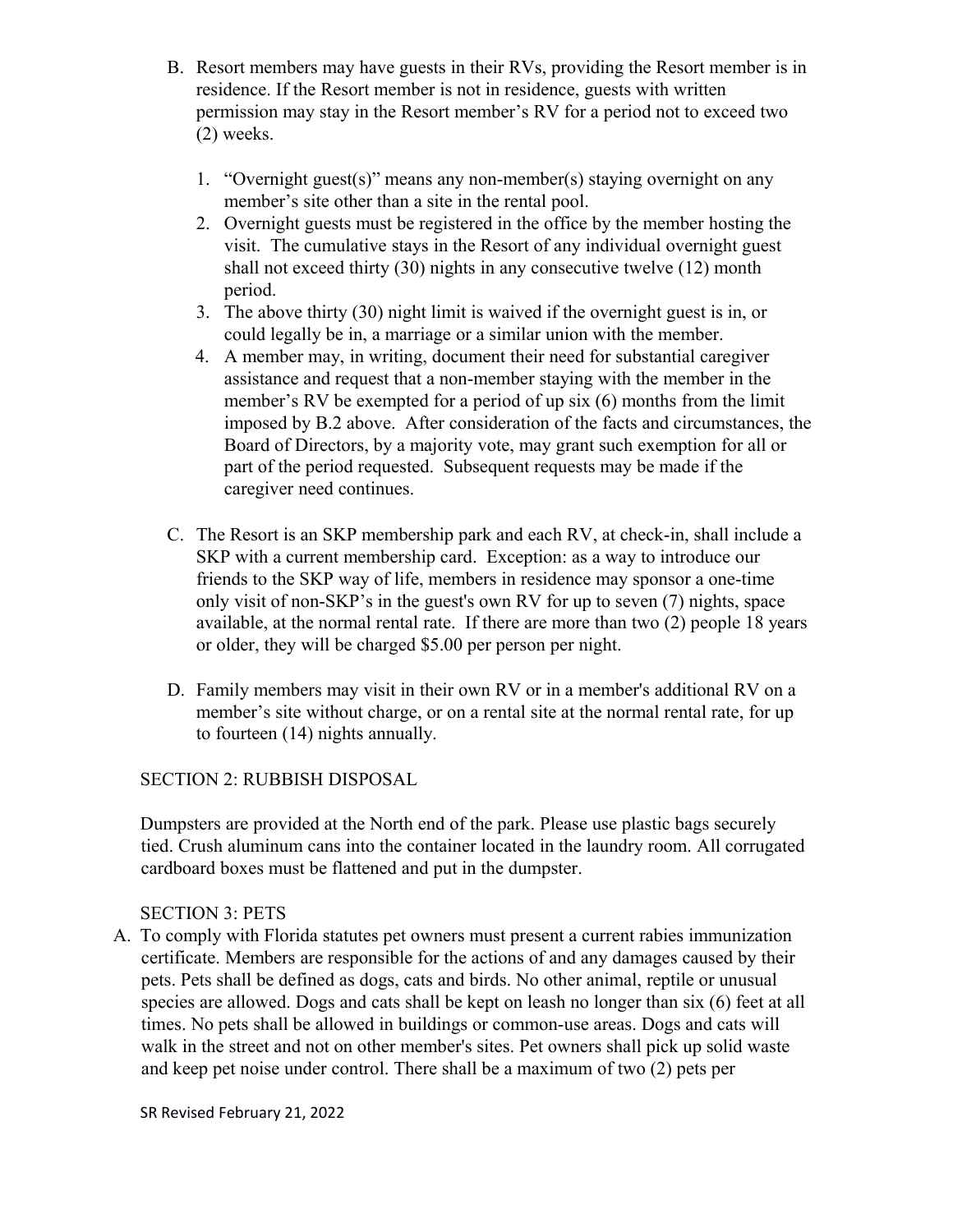membership. No pets can be left unattended outside. No pets to be left unattended overnight. Feeding of wild or stray animals is prohibited.

- B. Dogs and cats will walk in the street until they reach the designated pet areas (area in front of the Resort green area inside the hedges at either side of the entry signs, and the area between the catch basin and the neighbors' pasture fence). Dogs and cats may run free in the gated enclosed dog park, located north of the dumpsters, between the catch basin and the neighbors' pasture fence. The owners shall control their pets so that the pet will not reach any plantings.
- C. No weight restrictions, however if any pet shows aggressive behavior, the pet owner will be asked to remove the pet from the park.
- D. During emergency situations, i.e. hurricanes etc., pets may be brought to a designated area of the clubhouse. Owner must be present; cleanup/keep quiet.

SECTION 4: FEES AND ASSESSMENTS

- A. The upkeep of the site is the responsibility of the member. Should the upkeep of a site cause any expense to the FLORIDA SKP RESORT, that expense shall be charged as a fee to the member. Chargeable costs include but are not limited to, employment of outside labor, disposal charges, and standard fees for trimming and tree removal. These fees will be billed in the same manner as charges for electricity.
- B. In instances where a member is delinquent (past thirty (30) days in payment of maintenance fees, fines, utilities, and/or taxes), he/she will be charged an additional 1½ percent per month, NOT to exceed 18 percent annually. To the extent interchange hereunder exceeds the legal permitted interest rate; the interchange hereunder shall be reduced to the legal rate. Before a member departs the Resort, the park attendant will read the electric meter, and the amount of the bill shall be paid before departure. If a member intends to depart before office hours, see the Office the day before. If your stay is long-term, you shall be billed monthly for electricity used. There shall be a \$5.00 fine for any electric bill not paid within ten (10) days after billing. A member not in residence will have ten  $(10)$  additional days to pay the bill.
- C. A member who is not current in the payment of all fees and assessments shall not be a member in good standing. A member must be in good standing to participate in the Annual Meeting.

## SECTION 5: DISPUTES

If a dispute should develop between members of the FLORIDA SKP RESORT or members and the FLORIDA SKP RESORT, and they are unable to settle their disputes, they should take their problem to the Grievance Committee. This committee shall attempt to arbitrate the dispute. If this fails, it may be referred to the Board of Directors for a hearing. Only FLORIDA SKP RESORT members shall be allowed to bring a grievance to the committee.

SECTION 6: DISASTER CLEANUP (SR Revised February 22, 2016)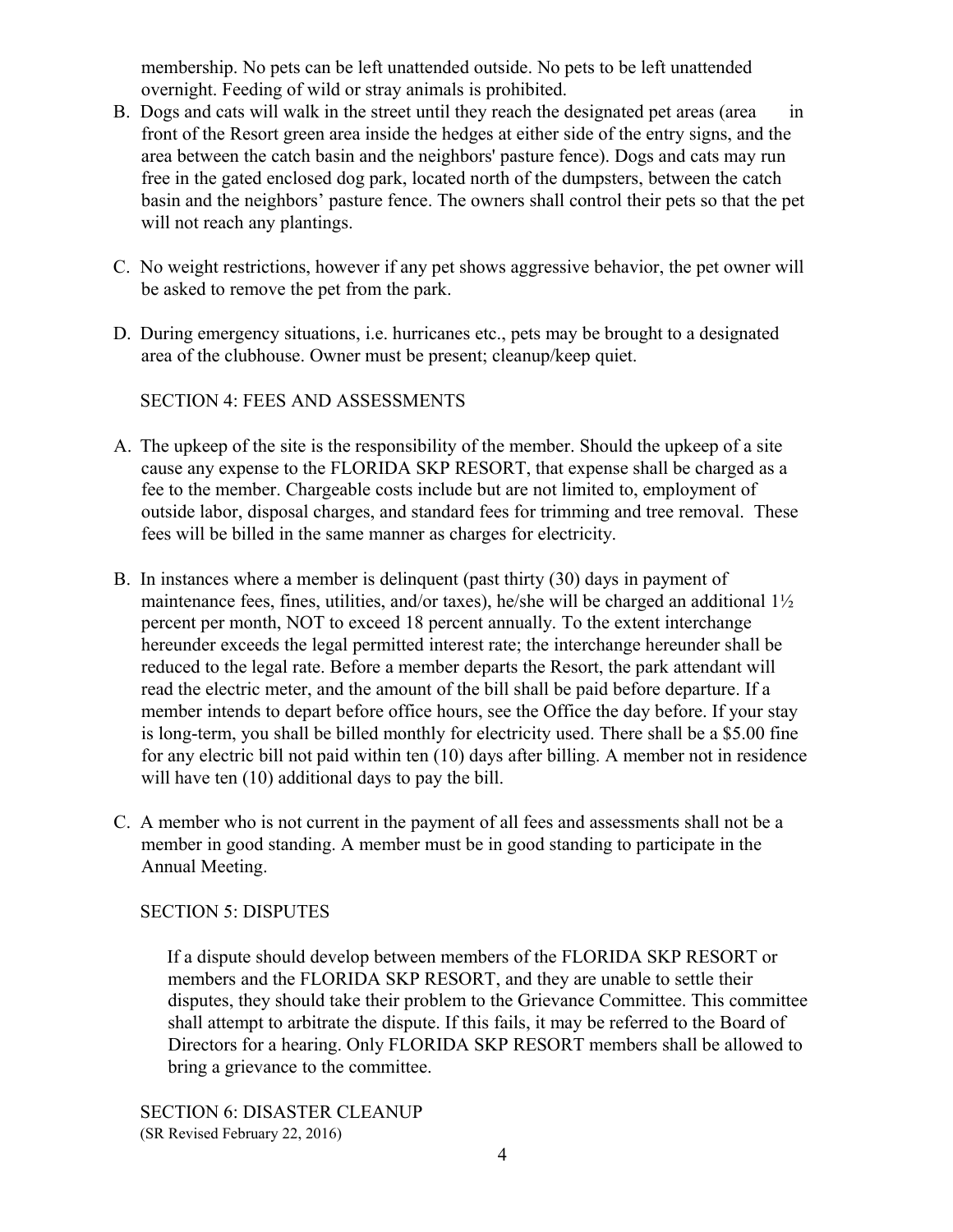- A. A member has ninety (90) days from date of last disaster to clean their site. All debris on site will be cleaned up, unsightly interior of screen rooms, RV and sheds will be cleaned and made presentable while waiting for repairs.
	- B. In an Emergency a temporary unit may be brought in. Refer to zoning: Art. 3, Sec. 1, Paragraph C.

ARTICLE III - SITE PLAN

## SECTION 1: SITE PLAN DEFINITION

 Overall site plan of the Resort shall consist of one hundred thirty-four (134) sites and all common-use buildings and adjacent land known as green areas, storage and boondock areas. Individual site plan consists of the individual SKP RESORT sites within the Resort.

## SECTION 2: INDIVIDUAL SITE PLAN RESTRICTIONS

- A. No RV or storage shed or screen room, shall be located closer than five (5) feet to the rear or side site lines, or fifteen (15) feet to the front site line, nor closer than ten (10) feet to another RV unit, storage shed or screen room. Sites adjacent to Green Areas are not required to have five (5) foot set-back on Green Area side only.
- B. Any site developed after 1996 must conform to the new county zoning laws: No RV or attachment thereof or storage shed or screen room shall be located closer than seven and one-half (7.5) feet to the rear or side site lines, or fifteen (15) feet to the front site line, nor closer than fifteen (15) feet to another RV unit, its attachments or storage shed or screen room. Sites adjacent to green areas are not required to have a seven and one-half (7.5) foot setback on green area side only.

ARTICLE IV - SITE MANAGEMENT

SECTION 1: PERMITS (refer to Zoning Rules Article II).

- A. Members shall obtain approval in advance from the Zoning Committee for any project, including but not limited to: paving, patio, shed, fence, digging deeper than twelve (12) inches, skirting, screen room, deck, utilities to the shed, ground mount air-conditioners, tie-downs, permanently installed units, or propane cylinders.
- B. For some of these projects the County Zoning Board requires a Building permit be issued in advance and the member may not obtain these permits. The FLORIDA SKP RESORT'S representative shall obtain the permit. The Zoning Committee shall determine which projects require a building permit, obtain these permits and collect from the member any fees required. Members must

SR Revised February 21, 2022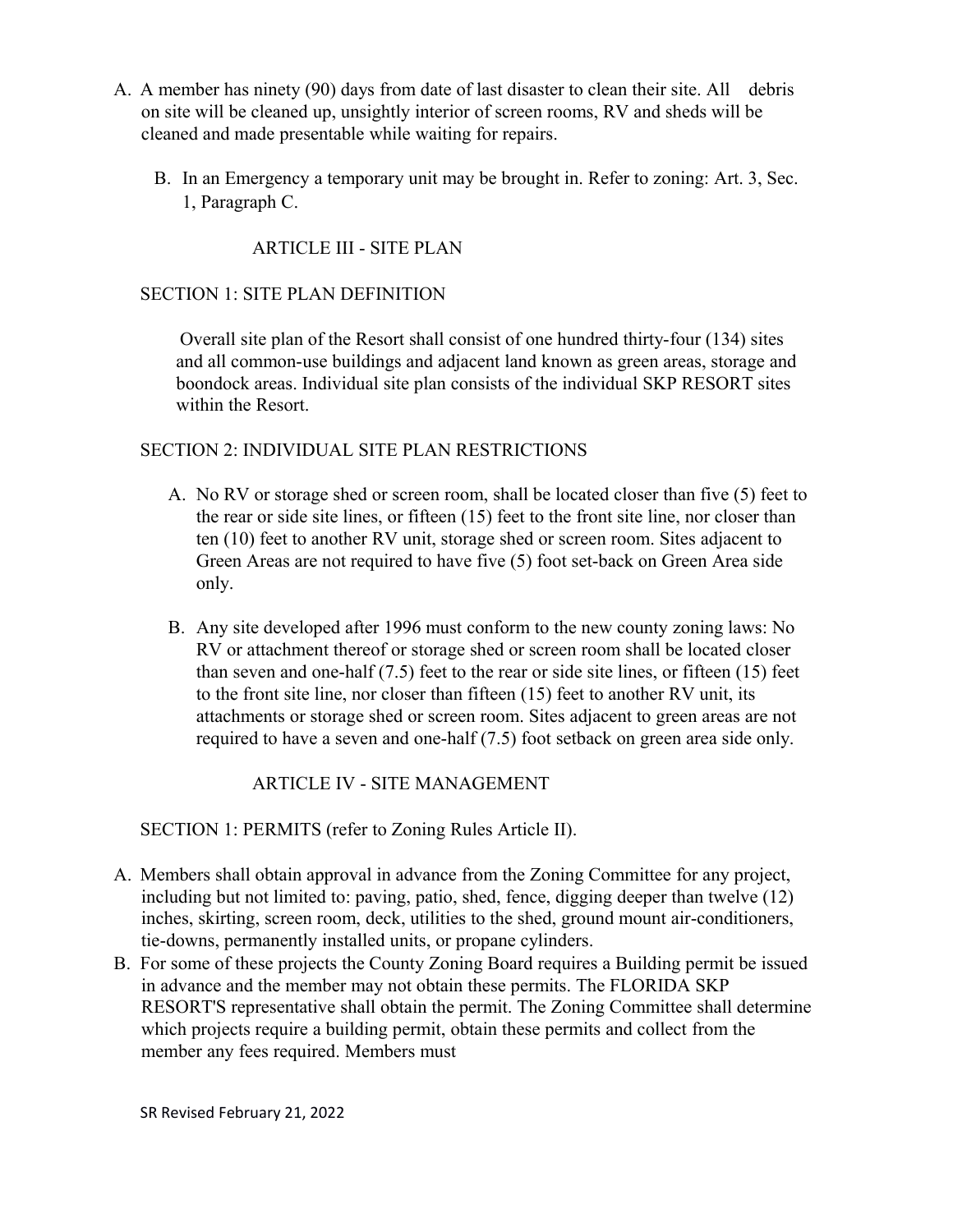understand that the permit must be issued in advance, and that there may be a delay.

C. Members are expected to follow the recommendations of the Landscape Committee before any planting.

SECTION 2: SHEDS AND LIVING AREAS TAXABLE AS "LA LIVING AREA/ CLASS 3".

- A. Refer to Zoning Committee rules pertaining to sheds and "LA LIVING AREA/CLASS 3". When a member(s) terminates his/her (their) membership, all large appliances such as washers, dryers, and refrigerators shall be removed from the site at the member's expense, unless the new member elects to purchase same.
- B. Members are permitted to install washers and dryers in their sheds, subject to FLORIDA SKP RESORT and county permits. Washers and dryers may not be installed in any other site improvement except a screen room that is taxable as "LA LIVING AREA/CLASS 3". Washers, dryers, refrigerators, and any other large appliance may be installed and/or operated only within the interior of the shed or a screen room that is taxable as "LA Living Area/Class 3". A decision regarding any dubious installation or operation of a large appliance by a member shall be left to the discretion of the Zoning Committee.
- C. The Resort is an RV park where members and guests live and sleep in their RVs, glass rooms and/or attached screen rooms. Living in and/or sleeping in any shed is not permitted.

SECTION 3: RV UNIT

Refer to Zoning Committee rules pertaining to the RV unit.

SECTION 4: SITE STRUCTURES

In the event a membership is terminated, the screen or glass room, deck, patio cover and rig shall be removed at member's expense, unless the new buyer elects to purchase same.

#### SECTION 5: SITE RESTRICTIONS

- A. Sites are angled; you shall back in and pull out in that direction. RV parking shall be on the "utility" side of the site.
- B. The sewer hose on each site shall have tight fitting connections between the RV and the sewer inlet. The hose shall be supported with no sag creating an air trap.
- C. Open fires are permitted in a fire ring in a designated area and must be continually attended. A hose must be nearby and accessible. No camp fires are allowed on member's or guest's sites.

(SR Revised February 22, 2016)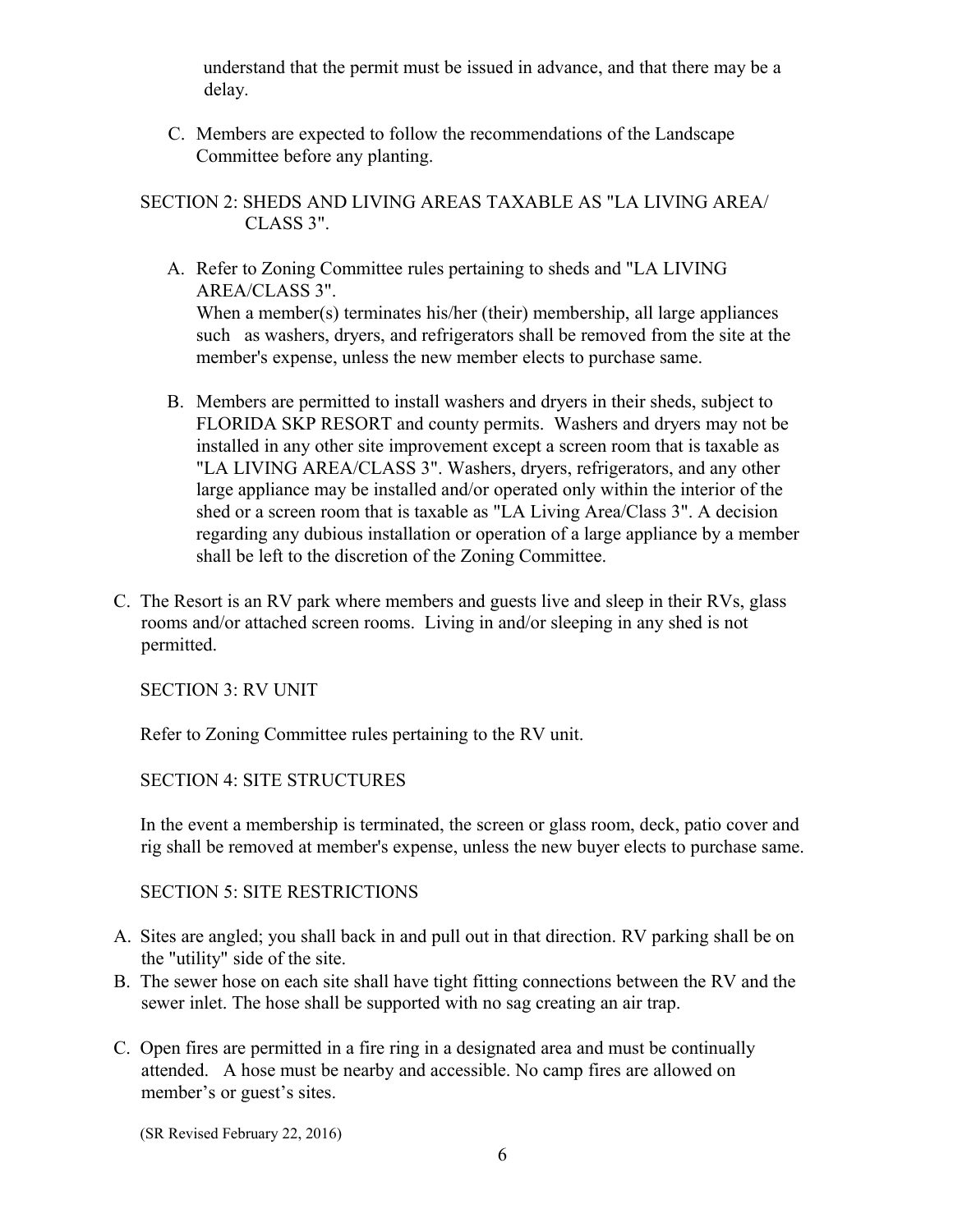- D. Minor service and repairs are permitted on sites by FLORIDA SKP RESORT members and their authorized agents only. For the member's convenience, there also will be space available in the maintenance building for this work. The Office or park attendant will schedule the availability of the building.
- E. Only one collapsible clothesline either attached to the rear of the RV or temporarily installed in a sleeve in the ground at the rear of the RV is permitted on a site. An alternative location on the site may be approved by the Zoning Committee.
- F. The site (other than patio, shed, pad, drive and walkways) shall be covered with grass, plant cover or stone with barrier.
- G. Landscape watering and vehicle washing are restricted by law in this area. The current rules are posted in the Clubhouse.

## SECTION 6: PARKING

- A. A site is limited to one RV and two vehicles. Temporary parking by visitors is not a violation. A small RV used for daily transportation (van or truck with slide outs) shall be considered a vehicle. Vehicles shall not be parked in the street; maximum four (4) hour parking is allowed on a green area. No member shall store any vehicles or equipment in retreat area, except at the discretion of the Board of Directors.
- B. Members may have three (3) days for loading and unloading. If your RV doesn't fit on your own site, you may park on an additional site as long as the member has no objections, and to be coordinated with the office. Rental fees will not be charged for such temporary use and site shall remain in the rental pool.
- C. Any motor vehicle parked or operated in the Resort shall be operable, maintained in a similar state of appearance as required for RVs and sheds, and registered and insured in a manner that complies with Florida law.

SECTION 7: STORAGE

## A. GENERAL PROVISIONS

1. Storage area is for FLORIDA SKP RESORT members. Stored items permitted are vehicle, RV, storage or utility trailer, camper shell, motorcycle and boat with or without trailer. Vehicles may be stored depending on demand for other units. Tow dollies may be stored at rear of member site. Guests may be assigned space in the storage area by the FLORIDA SKP RESORT depending on demand by members and at the discretion of the storage committee, if space is available.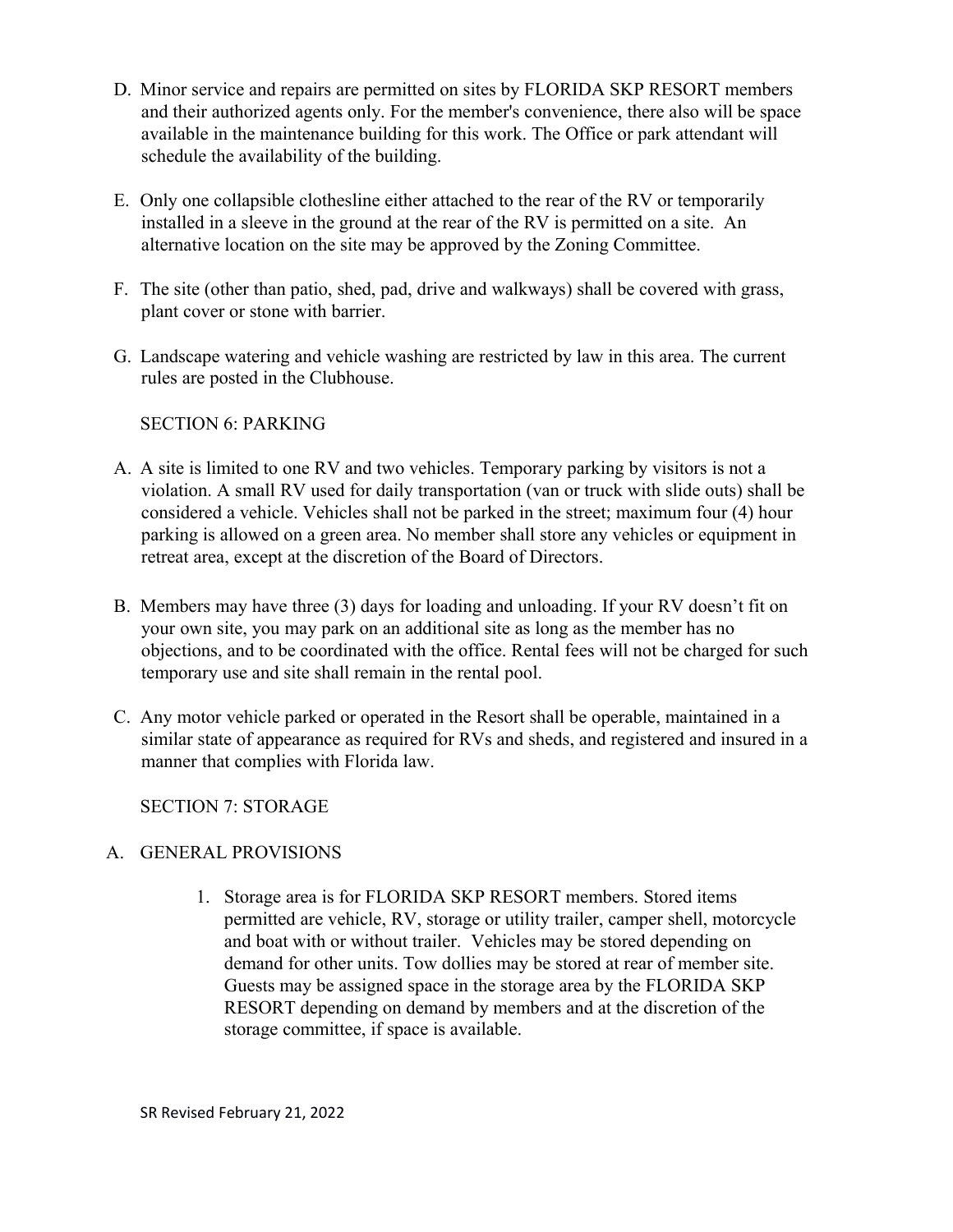2. No major appliance shall be stored and/or installed anywhere on the site except in the storage shed, a screen room that is taxable as "LA Living Area/Class 3" or within the recreation vehicle.

#### B. VEHICLE STORAGE

- 1. A member may not have more than one (1) space in the storage area. Spaces will be only assigned between 1 November and 30 April. Space between will be assigned by the front office under the direction of the Storage Committee; space will remain assigned to the member until 30 April each year.
- 2. Propane must be turned off while vehicle is in storage and no other flammables are to be left in vehicle unless in approved containers.
- 3. Member must have liability and damage insurance for any vehicle in storage.
- 4. All steps and slides must be in a stowed position except when the member is present and accessing the vehicle.
- 5. All vehicles shall be maintained in operable condition to assure that vehicles can be moved for emergency or other needs.
	- 6. The appearance of all vehicles must be maintained in a condition of repair and cleanliness befitting a storage area adjacent to and clearly visible from the residential section of our community as determined by the Storage Committee. Subject to attempt to achieve voluntary compliance and the grievance provisions of these rules, the Storage Committee, with the approval of the Board of Directors, may arrange to have vehicles professionally cleaned and charged to the member for the work.

#### C. BOAT/TRAILER STORAGE

- a.i.1. All boats on boat trailers/storage trailers must be stored in designated boat storage/storage trailer area as assigned by front office under the direction of the Storage Committee.
- a.i.2. Boats on trailers may only be put on member's lot the day before and after use.

## D. REGISTRATION OF STORED ITEMS

All vehicles, boats, trailers, tow dollies, or other Member-owned equipment in storage must be lawfully registered in accordance with the laws of Florida or the State in which a Member is domiciled or has otherwise lawfully registered a vehicle, boat, trailer, tow dolly or equipment and display all necessary tags, numbers or labels. Where evidence of lawful registration/operation is not demonstrated through the attachment of tags, numbers and/or labels and the Member holds that no registration is required, it shall be the Member's responsibility to provide the Storage Committee with documentation that they are in compliance with Florida law.

#### SECTION 8: SEWER SYSTEM

(SR Revised February 22, 2016)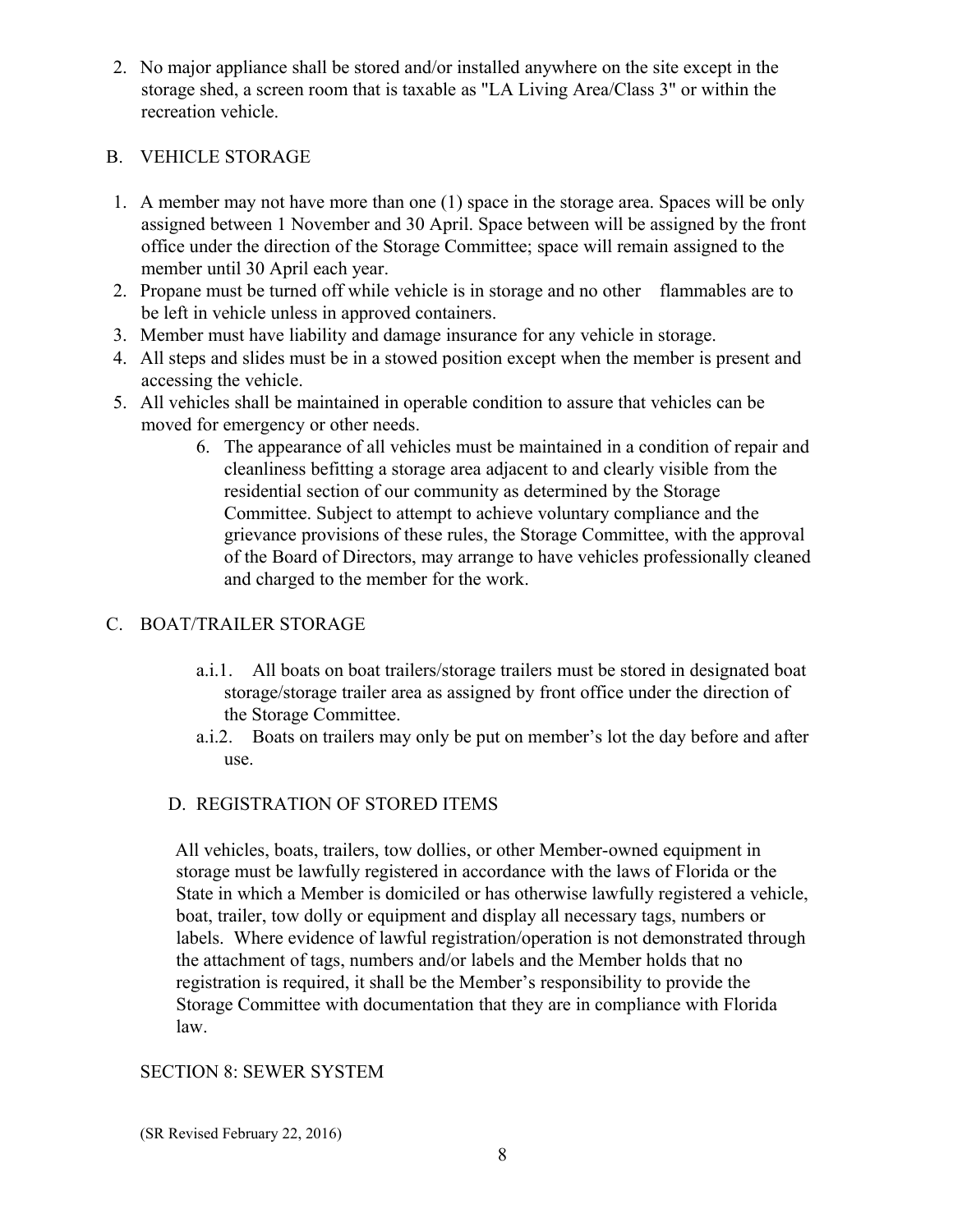- a.A. The sewer system is designed for the allowable use of RVs at the flow rate of one hundred fifteen (115) gallons per site per day. We must not abuse the system. Only bio-degradable agents shall be used. The use of garbage disposals is not permitted. The Board of Directors shall monitor the total sewage flow rate. If the use of washing machines in one hundred twenty-eight (128) RVs presents a problem, washing machine use shall be limited to our laundry facilities
- a.B. The flushing of holding tanks with hose connected to drinking water supply outlet is prohibited by the FLORIDA SKP RESORT. The Florida Department of Environmental Protection states that it is a violation of Florida Code governing water systems. It is also a violation of general safety practices relating to the operation of wastewater treatment plants and sanitary sewer systems. Some of the devices that have a high potential for a cross connection are: **NO FLUSH,**

## **RV HYDROFLUSH AND EZ RINSE WAND.**

a.C. The flushing of items other than normal waste, toilet paper, is **PROHIBITED.** 

 Prohibited items include biodegradable wipes, facial tissues, paper towels, table napkins, feminine products, disposable diapers, or Depends.

## SECTION 9: RENTAL POOL

A. Members are encouraged to put their site in the rental pool during their absence. This is not only to help defray operating expenses but also to provide an opportunity for a fellow SKP to enjoy our Resort (caring and sharing). A member may provide the Resort and Visiting SKP a letter requesting assignment of the member's site to such Visiting SKP. The member requesting such assignment will share in the rental pool as provided below. The assigned occupant must pay the FLORIDA SKP RESORT the normal rental rate for the entire period for which assignment is requested. A standard form procedure must be used and is available from the office. Such form shall include the name, address, and SKP number of the Visiting SKP, beginning and ending dates, and such other information that the management of the Resort determines to be necessary. If a member's site is available for rental, the member shares in that month's rental pool income, whether or not the site is rented. If a member is in residence in the Resort and his site is in the rental because of a letter being given, then one hundred percent (100%) of the rental income will go to the FLORIDA SKP RESORT. When making a site available, the member shall give the Office Manager in writing the date the site is available, and for how long. A new rental form shall be made out each time the member leaves the Resort. To regain use of the site, the member shall give the Office Manager eight (8) days' notice. If a member returns to the park prior to the eighth day of notice, and their assigned site is rented, they may either be temporarily assigned another site (space available) or be permitted to BOONDOCK until the notice period of eight (8) days is completed.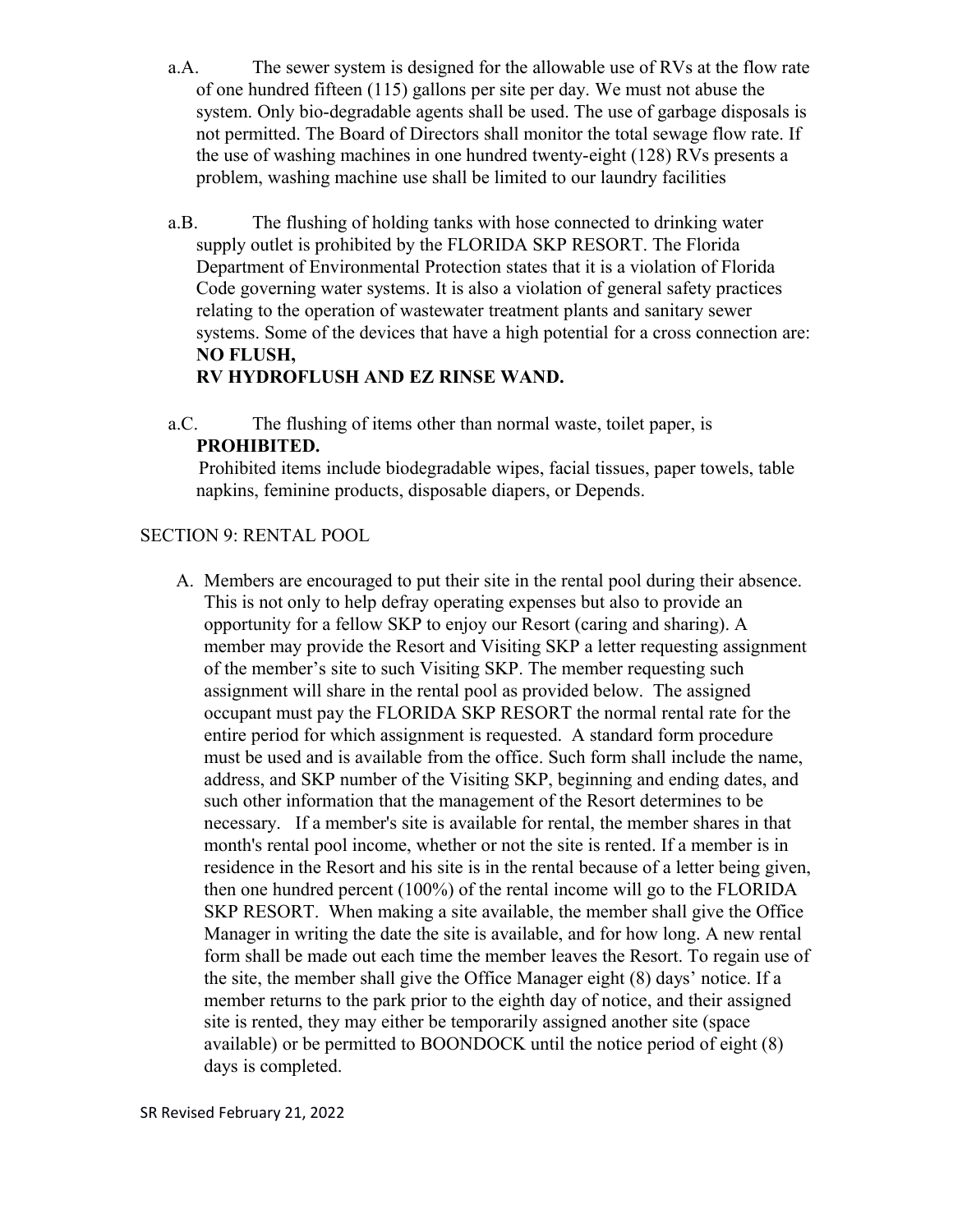- B. The lesser of sixty percent (60%) of each site's rental pool revenue share or \$599 shall accrue as credit against the member's maintenance fee for the following year. The balance of the rental pool revenues shall accrue to the FLORIDA SKP RESORT. Rental pool credit shall accrue during the months of January, February, March, April, November, and December. Upon termination of membership, any credit in excess of any maintenance fee due shall accrue to the FLORIDA SKP RESORT.
- C. The FLORIDA SKP RESORT shall assume responsibility for any damage caused to a site while in the rental pool. It shall be the FLORIDA SKP RESORT'S responsibility to collect from the person causing damage and repair such damage.
- D. A member with a site containing a screen room, glassed room, patio cover and/or deck shall not hold the FLORIDA SKP RESORT and/or guest liable for damage to these structures while in the rental pool. The Resort Office shall have the discretion to refuse site entry into the rental pool if structures are felt to impede access/use.
- E. The Board of Directors has implemented policies and procedures relating to the rental of sites that will limit rental of sites to parties not composed in part of at least one person over 55 when necessary to ensure that the RESORT remains qualified for the exemption provided by 24 CFR 100.304(a).

## ARTICLE V - RESORT MANAGEMENT

## SECTION 1: BUSINESS SIGNS

No business signs shall be erected in the Resort. Should an SKP have a sign permanently installed on their RV upon arrival, he/she shall not be required to remove it.

SECTION 2: SOLICITATION

No door-to-door soliciting or canvassing, or yard sales shall be permitted, except for activities sponsored by Fun 'N Sun or the Board of Directors.

## SECTION 3: GENERATORS AND QUIET HOURS

Generators may be run between 8:00 A.M. and 8:00 P.M. only. Quiet hours are between 10:00 P.M. and 8:00 A.M. The limitation on the running of generators shall not apply during periods when utility power to the Resort has been interrupted.

## SECTION 4: COURTESY

- A. Do not walk through an occupied site.
- B. All Vegetation/Plantings and your personal items shall be confined to your assigned site. Vegetation/Plantings must be trimmed at member's expense, so as to not interfere with the adjacent member's property and also clear of the electric pedestal.

(SR Revised February 22, 2016)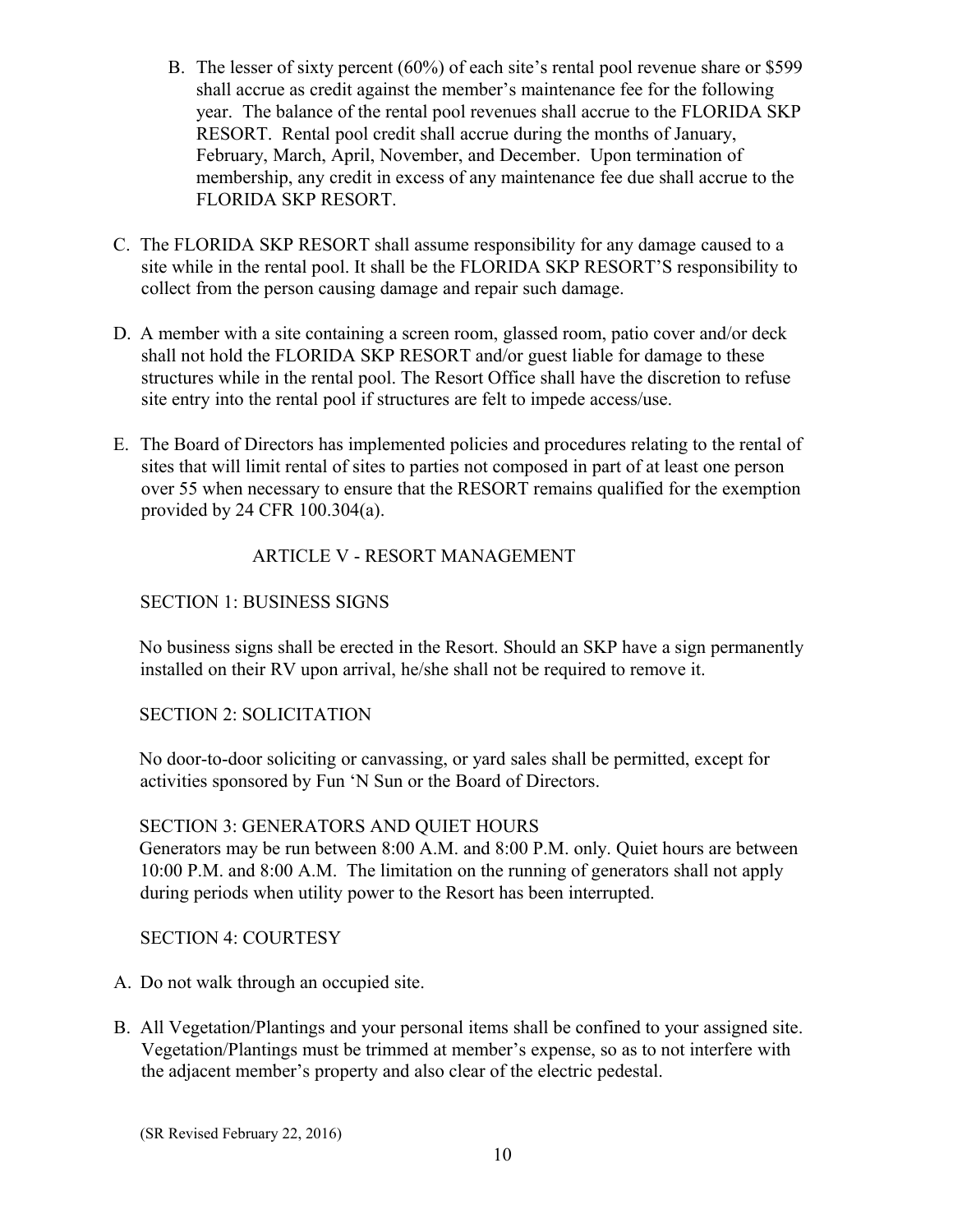- C. No new plantings on the site line dividing the two sites.
- D. When membership changes, the new member must comply with paragraphs "B" and "C" above for all plantings on the member's site.
- E. Paragraphs "B", "C", and "D" above are effective after February 19, 2001.

SECTION 5: SPEED LIMIT AND SMALL VEHICLES

- A. The Resort maximum speed limit is ten (10) miles per hour. All vehicles including scooters, motor bikes, golf carts and bicycles must adhere to the speed limit.
- B. GOLF CARTS: Only Electric powered golf carts will be used in the Resort.
- C. ATVs: The use of any ATVs in the Resort is prohibited.

SECTION 6: SMOKING

- A. No smoking is permitted in the Clubhouse and other common-use buildings.
- B. No smoking in any area where food is consumed.

#### SECTION 7: POOL

All members and guests shall abide by posted rules at the swimming pool. Children under 14 must be supervised by an adult. No person may enter Clubhouse past bathrooms in wet swimsuit.

#### SECTION 8: CLUBHOUSE

Use of the Clubhouse facilities is on an "all members" basis with the programmed FLORIDA SKP RESORT activities taking priority over private, individual, or subgroup uses. The Clubhouse Committee will schedule the availability of the building. Minors using the facility shall be supervised by a member. Individuals or groups sponsoring activities in the Clubhouse are responsible for cleaning.

#### SECTION 9: RESORT OPERATION

The Board of Directors has established procedures and policies concerning the rental of RV sites in the park.

#### ARTICLE VI - RULES FOR ALL NON-MEMBERS

SECTION 1: NON-MEMBER DEFINITION

A non-member is anyone other than a Florida SKP RESORT member

SR Revised February 21, 2022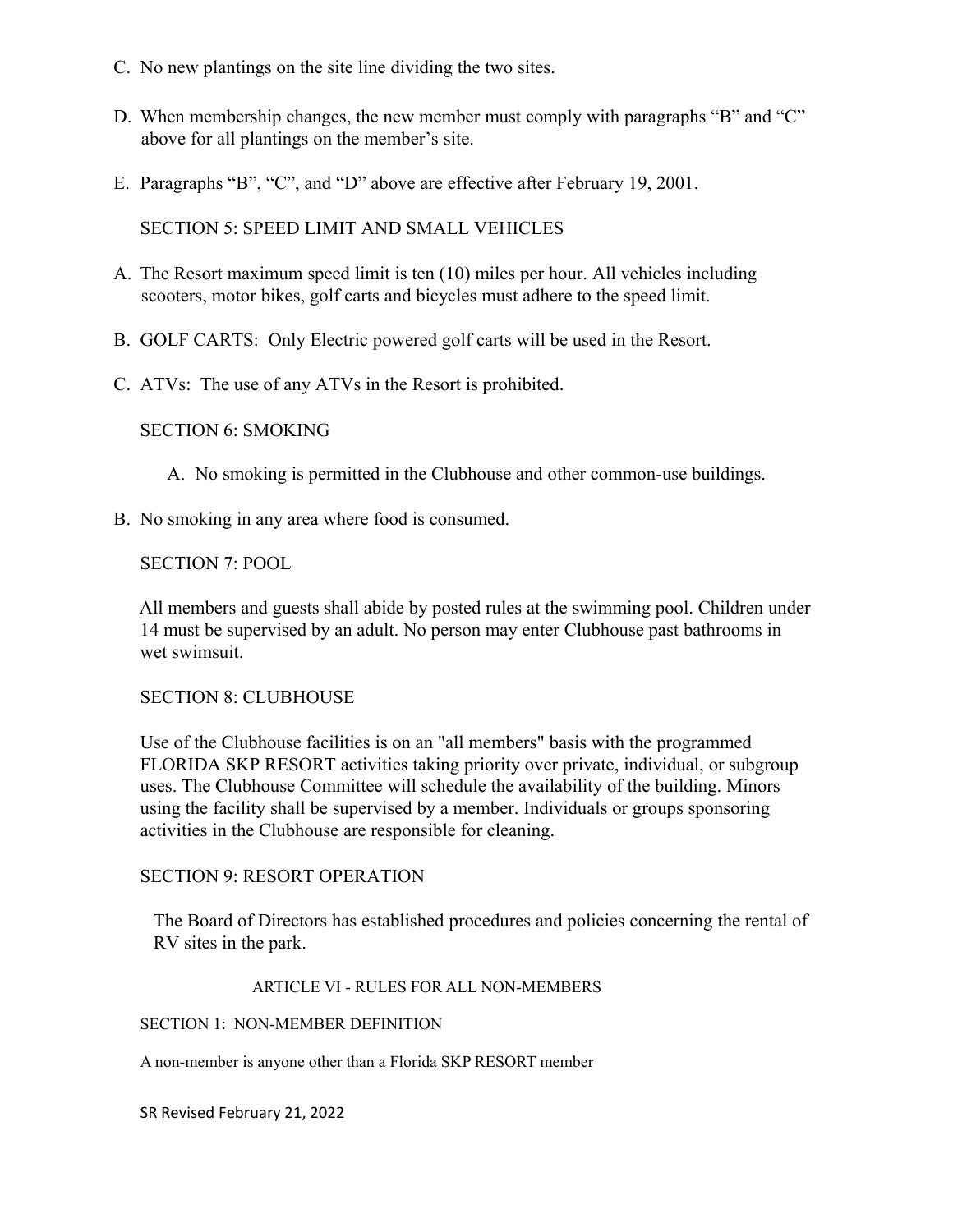- A. Non-members while on rental pool sites may, on a "space available basis", be permitted to use one unassigned space in the storage area. At any point when a legitimate storage need of a member cannot be satisfied, the non-member using the storage area for the longest period, shall vacate their assigned space. At no time shall non-member use of storage be permitted if it would require involuntary rearrangement of space assignments for a member.
- B. Non–members shall not be absent overnight from their assigned sites except as follows:
	- 1. Non-members on rental pool and overflow sites may, with office notification, be absent for up to seven (7) nights.
	- 2. Non-members in the boondock area may, with office notification, be absent for not more than three (3) nights.
	- 3. In unforeseeable emergency situations (i.e. illness, or family deaths, etc.), the Board of Directors, acting through a designated Director, may authorize a longer absence as is appropriate.
- C. In situations other than those provided for in B.1, 2, and 3 above, where the Board of Directors finds it is in the best interest of the FLORIDA SKP RESORT, it may, in conjunction with a rental stay, authorize unattended parking of RVs by nonmembers. The time period shall not exceed fifteen (15) nights in an area designated for that purpose outside of the boondock, overflow, and storage areas. The Board of Directors has established a fee for such parking of not less than the fee for boondock area use.
- D. Sewer lines must have a tight-fitting connection at the sewer inlet. The hose must be supported with no sag creating an air trap.
- E. The flushing of holding tanks with hoses connected to the drinking water supply outlet is prohibited.
- F. One collapsible clothesline is permitted, and it shall be placed at the rear of the RV.
- G. RV parking shall be accomplished by backing on the "utility" side of the site and observing the setback requirements: five (5) feet to side and rear of the lot and fifteen (15) feet to the front. Parking on any concrete, except for the rig pad and driveway, is limited to bicycles and mopeds.
- H. Vehicle washing and landscape watering must comply with current rules posted in the clubhouse.
- I. Generators may be operated between 8:00 AM and 8:00 PM in the boondock area provided such operation does not create a nuisance, as determined by Resort management.
- J. Resort quiet time is 10:00 PM to 8:00 AM.
- K. Campfires are allowed only at the Resort campfire ring and must be continually attended. A connected hose must be nearby and accessible.
- L. Business signs may not be displayed in the park unless they were permanently attached to vehicle before entering.
- M. Site is limited to one (1) RV and two (2) vehicles.
- N. No vehicle service or repairs are permitted on sites.
- O. Non-members are responsible for any damage they cause to any site or Resort property.
- P. Non-members not abiding by the rules are subject to expulsion.
- Q. Check out time is 11:00 AM
- (SR Revised February 22, 2016)